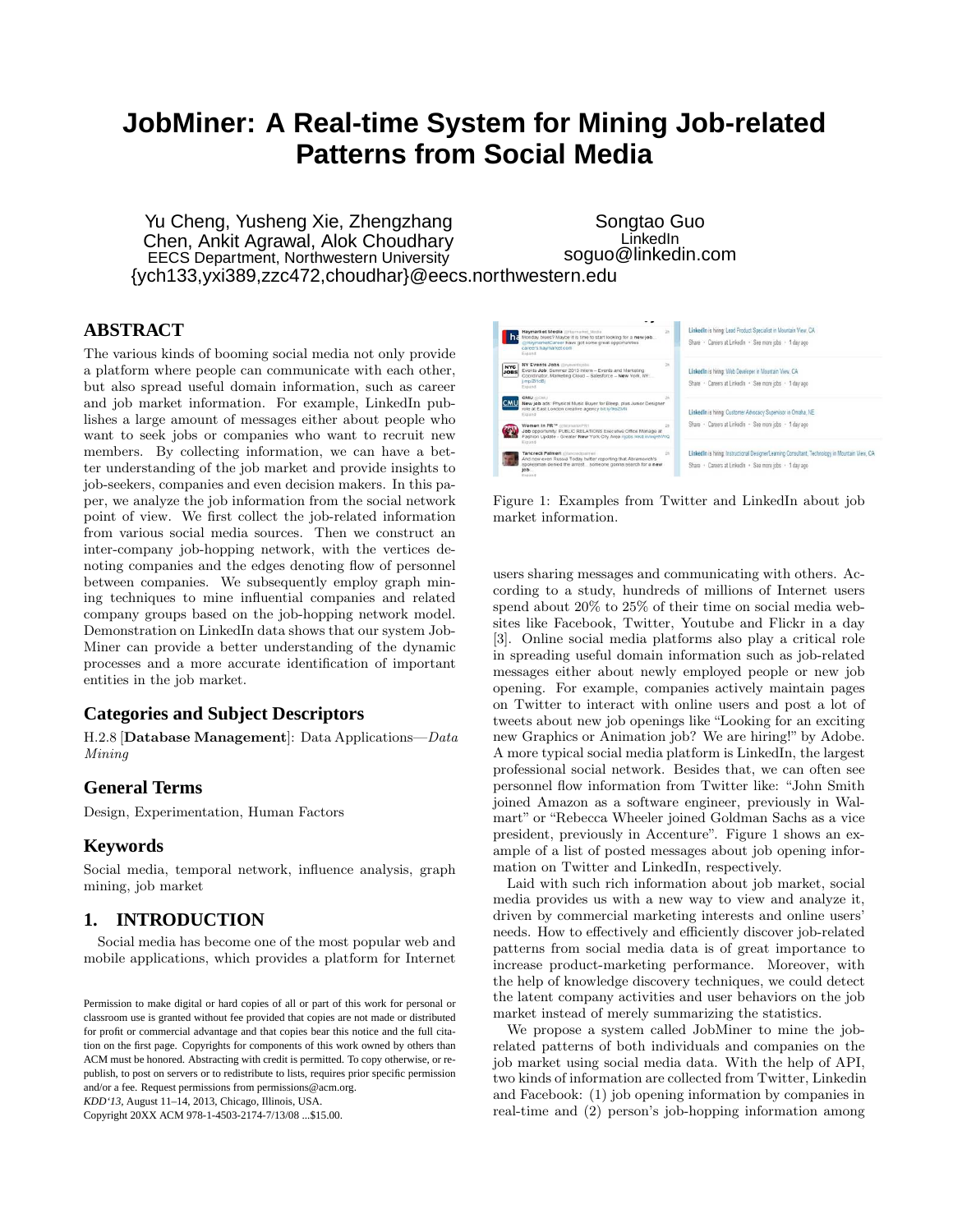

Figure 3: Monitored job openings of two companies.

companies. We monitor these information and detect related company groups and rank influential companies based on job-hopping network model. The major contributions of this work are: (a) we introduce a method to detect the jobrelated patterns from social media data; (b) we propose a network based modeling of job market; (c) we present data mining algorithms to estimate representativeness and company influences and to find related company groups; and (d) we implement a working system to demonstrate the effectiveness of the proposed approaches.

### **2. SYSTEM FRAMEWORK**

As shown in Figure 2, JobMiner works as follows: (1) download job related content from social media; (2) generate a temporal network model for user job-hopping behavior; (3) perform graph mining based on the job-hopping temporal networks; and (4) provide the web interface for browsing, category-based company ranking and interest-based recommendation, such as recommending jobs or companies to users who may be interested in them.

#### **2.1 Data Collection**

For LinkedIn data, we use the stream API to download all possible job-related information without violating users' privacy. For example, for each LinkedIn company wall, we keep all public comments, "likes", and public user profiles.

## **2.2 Monitoring Job Openings**

JobMiner monitors multiple channels of social media. These channels include over 10,000 LinkedIn company profiles. For most of these sources, we have all the posted job and personal job changing information to date since 2009 or its inception. These information is generally organized and shown in time order. We keep our data synchronized with the source media in real time. Figure 3 shows an example of posted job information for two specific companies: Microsoft and IBM, from April 2012 to March 2013. The red points represent the number of jobs posted by Microsoft while the blue ones represent the number of jobs posted by IBM. The JobMiner system allows users to keywords-search for job openings including job titles such as "software engineering" or job locations such as "Great Chicago Area".

#### **2.3 Modeling Job-hopping Activities**

To model the job-hopping activities between different companies, we employ a weighted directed graph  $G = (V, E, t)$ ,



Figure 4: Job-hopping network for three time stamps.

where  $V$  is the set of nodes representing different organizations or companies, and  $E$  is the set of edges, representing personnel flows between pairs of different companies. The weight of edge  $e_{u,v}$  represents the number of job-hopping activities from company node  $u$  to company node  $v$ .

Figure 4 shows an example of such network within three time stamps. The directions of the arrows represent the personnel flow directions. For example, there are people switch jobs from IBM to Google or from LinkedIn to Facebook at time stamp  $t$ . Generally, the time stamp interval should be set by balancing both network density and real time performance. For simplicity, we currently set the time stamp window as 1 month in our system.

#### **2.4 Ranking Influential Companies**

The activities of some highly influential companies would affect the other related companies on the job market. For example, if one company has some new job openings with high salaries, the employees at its peer companies might consider switching jobs. The task of ranking the influential companies on the job market is based on the generated job-hopping network model. The results can be used for recommending top-ranked companies to the job-seekers who are interested in them.

We mine such knowledge from two different viewpoints. First, given the posted jobs information, we can rank the companies in the given company category or the jobs of the corresponding topic, e.g., the system would rank the companies based on the number of posted jobs as "software engineer". Second, we generate the directed job-hopping graphs and identify influential entities by mining the job-hopping temporal network. Identifying influential entities has become an essential part of analyzing and understanding networked systems with application to a wide range of fields and applications. In this study, we assume that the time during which a network is observed is finite. We measure the influential of nodes based on: temporal degree, temporal closeness and temporal betweenness [5]. User can rank the influence of companies based on different measurements. We can further use the result to find a small set of influence entities in the network on a given topic based on influence maximization [6].

#### **2.5 Discovering Related Companies**

Given a company, we define its "related companies" as a group of companies that have dense connections in its generated job-hopping network. A simple approach to find these companies is to detect temporal communities [2] in the networks. We introduce a method that aims to find a good partition in a given network snapshot by exploiting the knowl-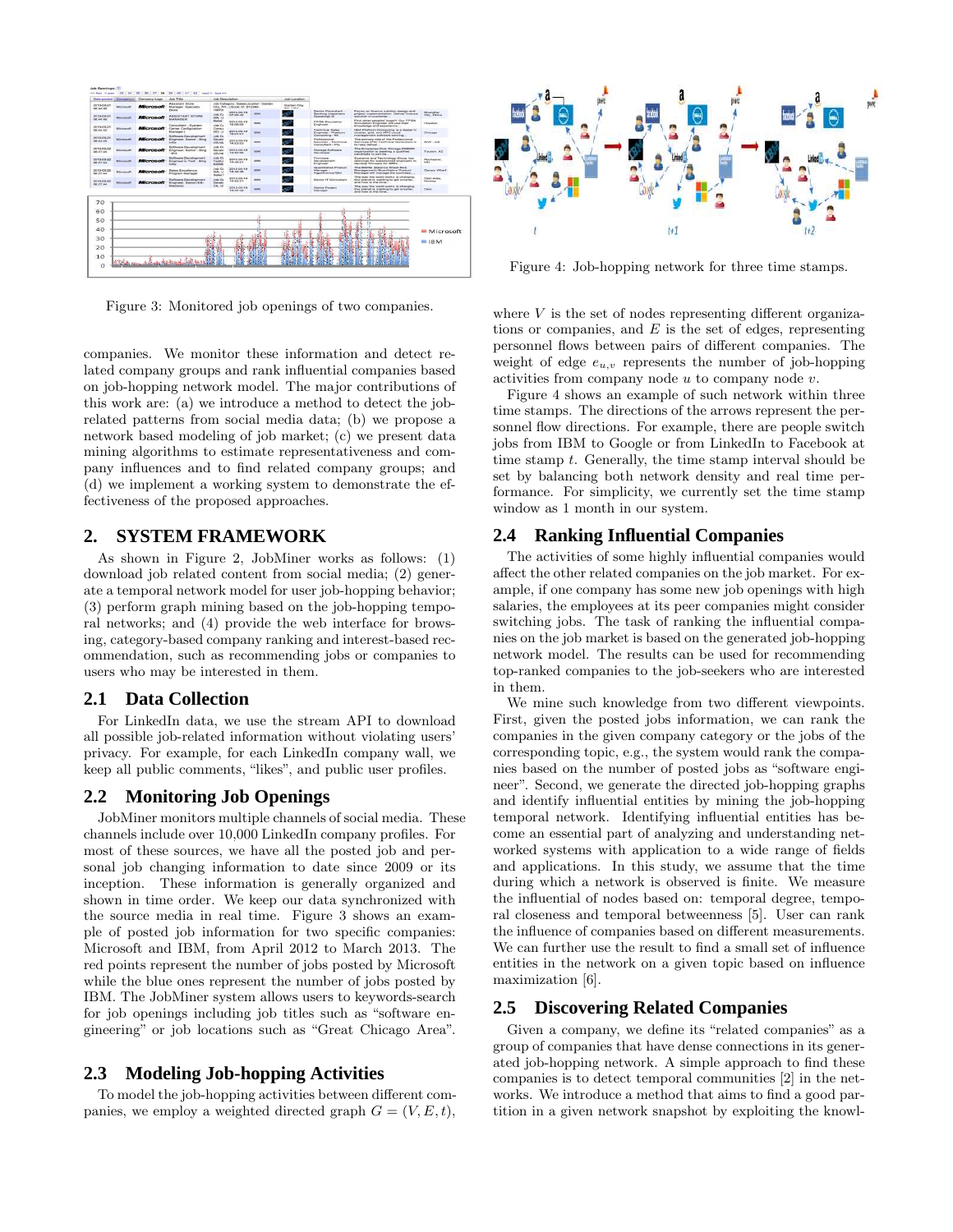

Figure 2: The system architecture for jobMiner.

edge of the community structure in the previous snapshot. The rationale behind the method is that any system tends to maintain some temporal contiguity in its features as it evolves.

More formally, given network snapshots  $G_{t-1}$ ,  $G_t$  and the partition  $P_t$  with respect to t, the problem is to find a partition that solves the following constrained optimization problem:

$$
\begin{array}{ll}\text{maxmize} & \mathbf{Q}(\mathbf{P})\\ \text{s.t.} & \mathbf{E}(\mathbf{P}) < \zeta \end{array} \tag{1}
$$

where Q is a quality function for the community structure in a snapshot,  $P$  denotes the space of all partitions, and  $E$  is a measure of distance or dissimilarity between the community structure at times t and  $t - 1$ . The formulation above is based on the intuition that temporal communities can be detected by optimizing for quality in the current snapshot while ensuring that the distance from the past community structure is limited to a certain amount, as specified by the parameter  $\zeta$ , where the parameter  $\zeta$  is between 0 and 1. We set  $\zeta$  as 0.5 in our experiments. To measure  $Q$ , we use modularity [7], a widely studied and tested quality function, which is defined as follows:

$$
Q = \frac{1}{2M} \sum_{uv} [w_{uv} - \frac{k_u k_v}{2M}] \delta(C_u, C_v)
$$
 (2)

where  $w_{uv}$  is the weight of  $e_{u,v}$ , M is the total number of edge weighs,  $C_u$  is community which node u belongs to,  $k_u$ is the total degree of node u, and  $\delta(i, j)$  is 1 if and only if  $i = j$ , and 0 otherwise.

To measure partition distance  $E$ , we first introduce the definition of E. Given network snapshots  $G_{t-1}$ ,  $G_t$  and partition  $P_{t-1}$ ,  $P_t$ , an edge  $e_{(u,v)}$  in  $G_t$  is said to be estranged if edge  $l_u \neq l_v$ , given that u and v were neighbors in  $G_{t-1}$ and  $l_u = l_v$  in  $P_{t-1}$ . E is now defined as the fraction of estranged edges in  $G_t$  and can be written as:

$$
E = \frac{\sum_{u,v \in G_t} Z_{uv} (1 - \delta(l_u^t, l_v^t))}{2M}
$$
 (3)

where  $Z_{uv} = \delta(l_u^{t-1}, l_v^{t-1}) \sqrt{A_{t-1}A_t}$ ,  $A_{t-1}$ ,  $A_t$  are the adjacency matrices of  $G_{t-1}$ ,  $G_t$ , respectively.

Greedy local optimization methods used for modularity maximization cannot be directly used to solve the constrained optimization problem [8, 10]. Once this method of computing the Lagrange dual has been determined, we solve the dual problem of finding the best Lagrange multiplier by us-



Figure 5: The main page of JobMiner system.

| Table 1: The details of the LinkedIn data. |  |
|--------------------------------------------|--|
|--------------------------------------------|--|

| Job Opening Data |                        |                     |  |
|------------------|------------------------|---------------------|--|
| $\#$ posted jobs | # <sub>comparies</sub> | $\#$ job categories |  |
| 15,034,002       | 9879                   | 342                 |  |
| Job Hopping Data |                        |                     |  |
| $\#$ job hopping | # <sub>comparies</sub> | $\#$ unique users   |  |
| 12,854,786       | 10381                  | 12,854,779          |  |

ing Brent's method [1] and adapting a hierarchical version of the Label Propagation Algorithm [9].

### **3. BIG DATA SOLUTION**

The JobMiner system collects large amount of data from social media. For example, in LinkedIn, there are nearly 4,000,000 posted jobs and 3,500,000 job-hopping activities from 10,000 companies from June 2012 to Dec. 2012. Such big data presents a number of challenges due to its complexity. One key challenge is how we can store the data, and how we can analyze and understand it given its size and our computational capacity. JobMiner is designed to be a data mining system that is (almost) always available, highly durable, and easily scalable for big data. JobMiner contains a cluster of several transactional databases and high-dimensional data warehouses. Each social channel of JobMiner (e.g., LinkedIn) updates in real time. More importantly, JobMiner can discover knowledge from cross-platform heterogeneous information and therefore give end-users timely and unbiased insights. To meet the needs of data mining tasks [4], we enable free text search in our system through multiple scalable indexing /searching solutions.